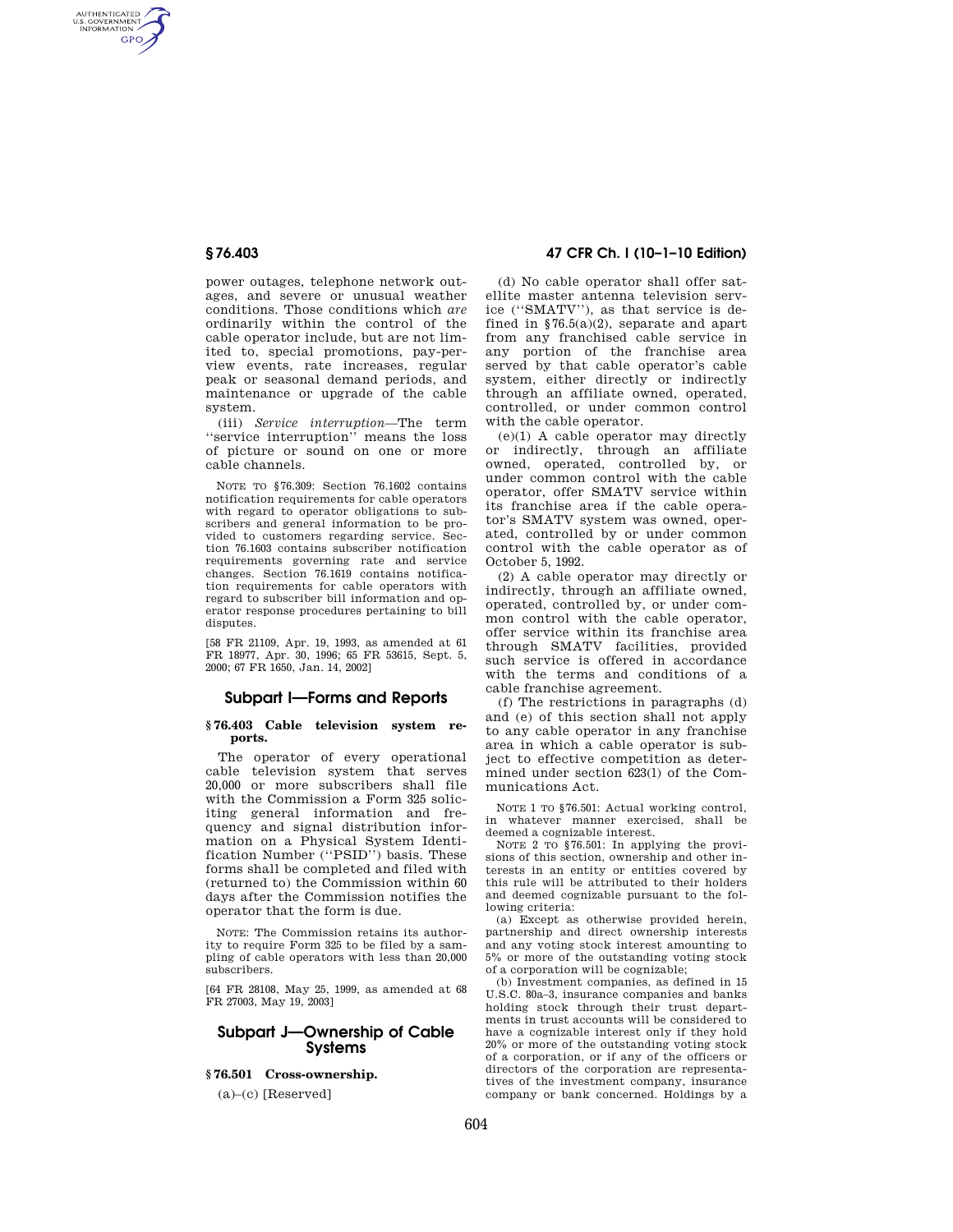## **Federal Communications Commission § 76.501**

bank or insurance company will be aggregated if the bank or insurance company has any right to determine how the stock will be voted. Holdings by investment companies will be aggregated if under common management.

(c) Attribution of ownership interests in an entity covered by this rule that are held indirectly by any party through one or more intervening corporations will be determined by successive multiplication of the ownership percentages for each link in the vertical ownership chain and application of the relevant attribution benchmark to the resulting product, except that wherever the ownership percentage for any link in the chain exceeds 50%, it shall not be included for purposes of this multiplication. [For example, if A owns 10% of company X, which owns 60% of company Y, which owns 25% of ''Licensee,'' then X's interest in ''Licensee'' would be 25% (the same as Y's interest since X's interest in Y exceeds 50%), and A's interest in "Licensee" would be  $2.5\%$  (0.1  $\times$  0.25). Under the 5% attribution benchmark, X's interest in ''Licensee'' would be cognizable, while A's interest would not be cognizable.]

(d) Voting stock interests held in trust shall be attributed to any person who holds or shares the power to vote such stock, to any person who has the sole power to sell such stock, and to any person who has the right to revoke the trust at will or to replace the trustee at will. If the trustee has a familial, personal or extra-trust business relationship to the grantor or the beneficiary, the grantor or beneficiary, as appropriate, will be attributed with the stock interests held in trust. An otherwise qualified trust will be ineffective to insulate the grantor or beneficiary from attribution with the trust's assets unless all voting stock interests held by the grantor or beneficiary in the relevant entity covered by this rule are subject to said trust.

(e) Subject to paragraph (i) of this Note, holders of non-voting stock shall not be attributed an interest in the issuing entity. Subject to paragraph (i) of this Note, holders of debt and instruments such as warrants, convertible debentures, options or other nonvoting interests with rights of conversion to voting interests shall not be attributed unless and until conversion is effected.

(f)(1) Subject to paragraph (i) of this Note, a limited partnership interest shall be attributed to a limited partner unless that partner is not materially involved, directly or indirectly, in the management or operation of the media-related activities of the partnership and the relevant entity so certifies. An interest in a Limited Liability Company (''LLC'') or Registered Limited Liability Partnership (''RLLP'') shall be attributed to the interest holder unless that interest holder is not materially involved, directly or indirectly, in the management or operation of the media-related activities of the partnership and the relevant entity so certifies.

(2) In the case of a limited partnership, in order for an entity to make the certification set forth in paragraph (g)(1) of this section, it must verify that the partnership agreement or certificate of limited partnership, with respect to the particular limited partner exempt from attribution, establishes that the exempt limited partner has no material involvement, directly or indirectly, in the management or operation of the media activities of the partnership. In the case of an LLC or RLLP, in order for an entity to make the certification set forth in paragraph  $(g)(1)$  of this section, it must verify that the organizational document, with respect to the particular interest holder exempt from attribution, establishes that the exempt interest holder has no material involvement, directly or indirectly, in the management or operation of the media activities of the LLC or RLLP. The criteria which would assume adequate insulation for purposes of these certifications are described in the Memorandum Opinion and Order in MM Docket No. 83–46, FCC 85–252 (released June 24, 1985), as modified on reconsideration in the Memorandum Opinion and Order in MM Docket No. 83–46, FCC 86–410 (released November 28, 1986). Irrespective of the terms of the certificate of limited partnership or partnership agreement, or other organizational document in the case of an LLC or RLLP, however, no such certification shall be made if the individual or entity making the certification has actual knowledge of any material involvement of the limited partners, or other interest holders in the case of an LLC or RLLP, in the management or operation of the media businesses of the partnership or LLC or RLLP.

(3) In the case of an LLC or RLLP, the entity seeking insulation shall certify, in addition, that the relevant state statute authorizing LLCs permits an LLC member to insulate itself as required by our criteria.

(g) Officers and directors of an entity covered by this rule are considered to have a cognizable interest in the entity with which they are so associated. If any such entity engages in businesses in addition to its primary media business, it may request the Commission to waive attribution for any officer or director whose duties and responsibilities are wholly unrelated to its primary business. The officers and directors of a parent company of a media entity, with an attributable interest in any such subsidiary entity, shall be deemed to have a cognizable interest in the subsidiary unless the duties and responsibilities of the officer or director involved are wholly unrelated to the media subsidiary, and a certification properly documenting this fact is submitted to the Commission. The officers and directors of a sister